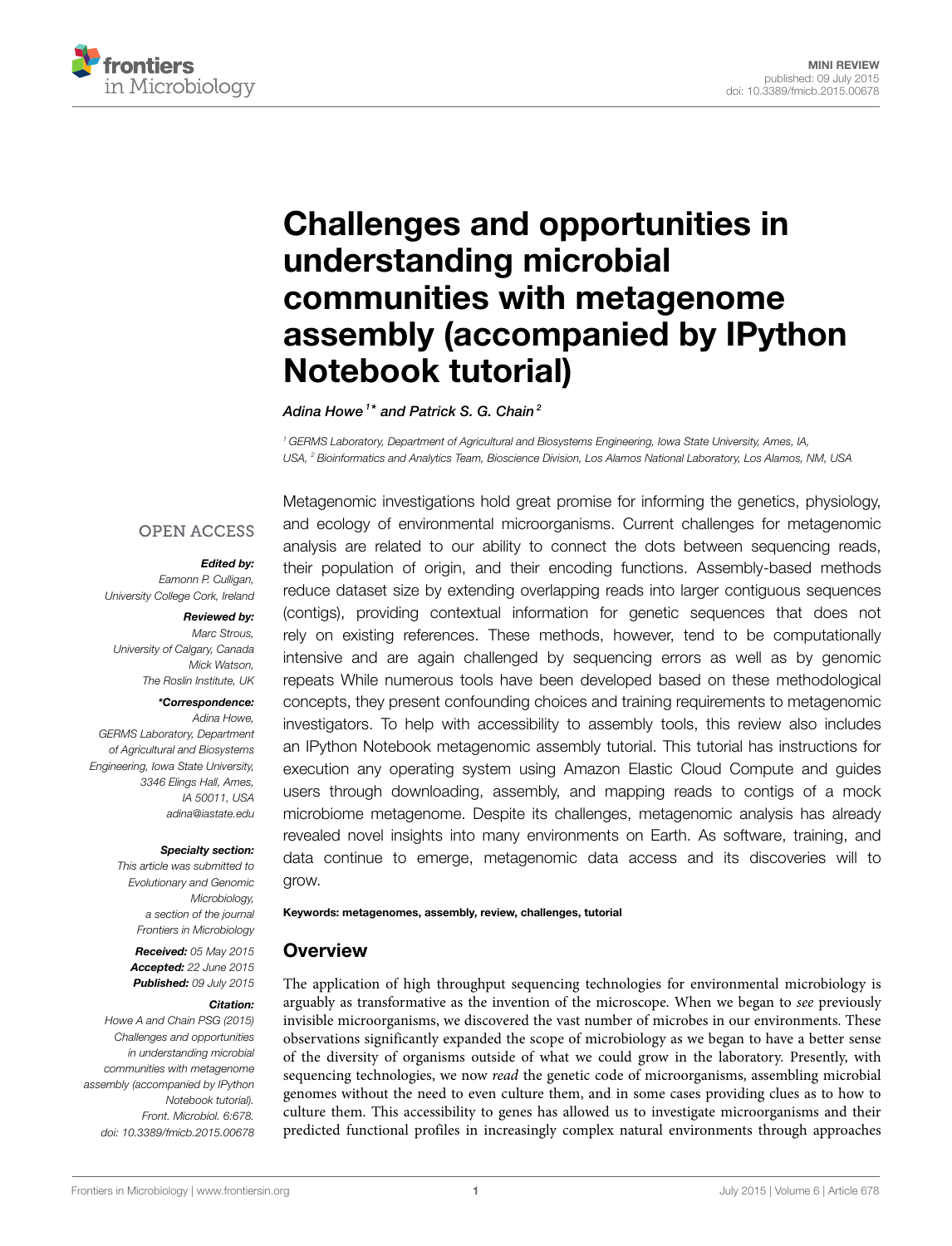like metagenomics. In this review, we discuss how sequencing technologies can help us understand microbial communities and the challenges and opportunities involved in analyzing these very large datasets with metagenome assembly.

# **Metagenomic Assembly**

In analyzing microbes using genomics, one of the earliest forms of analysis involved genome assembly. Note that in this review, we use the phrase assembly to refer to *de novo* assembly, or the assembly of contigs without the use of previous references. From even the early days in sequencing, genome assembly has been a revered subspecialty in bioinformatics. Assembly began as an extension of local sequence alignments, where each sequencing read was compared with all other reads, followed by the subsequent assembly of the highest scoring pairs, essentially identifying overlapping sequences for extension into longer contiguous sequences, or contigs. These assemblers were developed for the then-standard Sanger sequencing technology. They were effective at retroactive correction of assembly errors, using the long, accurate Sanger read lengths for decision making with regards to variant calls and conflicts in read mate pairs that indicate possible chimeras or rearrangements([Dear and Staden,](#page-2-0) [1991](#page-2-0); [Lawrence et al.,](#page-3-0) [1994;](#page-3-0) [Myers,](#page-3-1) [1995](#page-3-1); Bonfield and Whitwham, [2010](#page-2-1)).

The advent of next generation sequencing (NGS) technologies changed the type of sequencing data available to microbiologists and also expanded the types of questions that could be asked of sequencing. NGS reads are much cheaper than Sanger reads but are also much shorter in length (e.g., *∼*100–250 bp). Assembly of NGS short read data is hampered both by the length of reads and the large number of reads that typically exceed by one or more orders of magnitude the number of reads that would be needed for the same project using Sanger sequencing. While fold coverage necessary for adequate assembly with Sanger data approached 10-fold coverage, with short-read technologies such as Illumina, the fold coverage needed for adequate assembly is generally 100-fold or greater([Sims et al.,](#page-3-2) [2014](#page-3-2)). The number of read-to-read comparisons and the storing of this information quickly exceed the memory available on even very large memory machines. A series of more memory efficient methods based on *de Bruijn* graphs have been developed to tackle this assembly problem [\(Pevzner et al.](#page-3-3), [2001\)](#page-3-3) and reviewed in [\(Pop,](#page-3-4) [2009](#page-3-4); [Miller](#page-3-5) [et al.,](#page-3-5) [2010](#page-3-5)).

Due to the increased cost-effectiveness, and to a lesser extent, the throughput of the newer, next-generation sequencing platforms, the number of shotgun metagenome projects in the microbiology field has surged. Today, thousands of projects are underway, exploring systems of low complexity, such as acid mine drainage([Tyson et al.](#page-3-6), [2004\)](#page-3-6), ocean oil spills([Mason](#page-3-7) [et al.](#page-3-7), [2012\)](#page-3-7), and deep sea hydrothermal vents [\(Xie et al.,](#page-3-8) [2011](#page-3-8)), to those of extreme complexity. In complex environments, metagenomes require deep sequencing for assembly; current sequencing efforts (less than 1 Tbp per sample) in soils and sediments resulting in less than half of the reads incorporated into assembled contigs [\(Luo et al.,](#page-3-9) [2012](#page-3-9); [Howe et al.,](#page-3-10) [2014](#page-3-10)) suggest that these environments contain very high diversity. While the specific goals of all these projects vary, most initial questions revolve around the characterization of functional and taxonomic composition. While there have been many recent advances in examining these questions using read-based approaches [\(Segata](#page-3-11) [et al.](#page-3-11), [2012](#page-3-11); [Wood and Salzberg](#page-3-12), [2014;](#page-3-12) [Freitas et al.](#page-3-13), [2015\)](#page-3-13), these are limited to supervised approaches, meaning that a limiting factor is the presence of an available database with appropriate reference genomes. For many of the ecosystems explored using metagenomics, there is a gross lack of high quality reference genomes. Without sufficiently similar references for dominant organisms in a sample, metagenome assembly is an approach that can provide greater insight into the community by delivering longer, contiguous sequences that can subsequently be investigated using more traditional approaches for classification of taxonomy and function. These contigs can sometimes approach the size of an entire genome, possibly linking functional genes to phylogenetic markers and allowing a more comprehensive reconstruction of the metabolic potential of a particular genome ([Albertsen et al.](#page-2-2), [2013](#page-2-2); [Sharon et al.](#page-3-14), [2013](#page-3-14); [Wrighton et al.](#page-3-15), [2014\)](#page-3-15).

# **Current Challenges with Metagenome Assemblies**

While the throughput of sequencers seems astronomical compared with a decade ago, it can still be difficult to have sufficient sequence representation from the large number of different organisms that can be found in many ecosystems. Due to variable relative abundance of different community members within a population, some genomes may be covered many thousands of times while others are only covered by a handful of sequencing reads or none at all. Some communities may even be sufficiently diverse that no member is represented very highly. Because any assembly of sequence data requires overlaps among reads, assembly of the less dominant members of a community may require additional sequencing.

These considerations, along with the cost, often dictate the level of sequencing effort dedicated to a project. The most prominent sequencing platforms currently used for metagenomes include ones that produces millions to billions of short (<300 bp) reads (e.g., Illumina sequencing platforms). Estimations of community diversity often precede metagenomic sequencing efforts. While these efforts (often using rRNA gene amplicon analysis) can be revealing for community studies by themselves, they can be inaccurate when it comes to strainlevel diversification or population heterogeneity. For example, while some dominant rRNA members may be clonal in origin, others rRNA sequences may represent a broader diversity of genotypes.

Another challenge for metagenomic assembly is that despite the improvements in assembly algorithms and the advancement of computer hardware technology, assembly of such abundant, complex data can often overwhelm any given computer's memory constraints. This issue is contributed to by the natural diversity of the community and the variants found within the population and is further exacerbated by sequencing errors that are present (even at very low levels) within the sequencing data.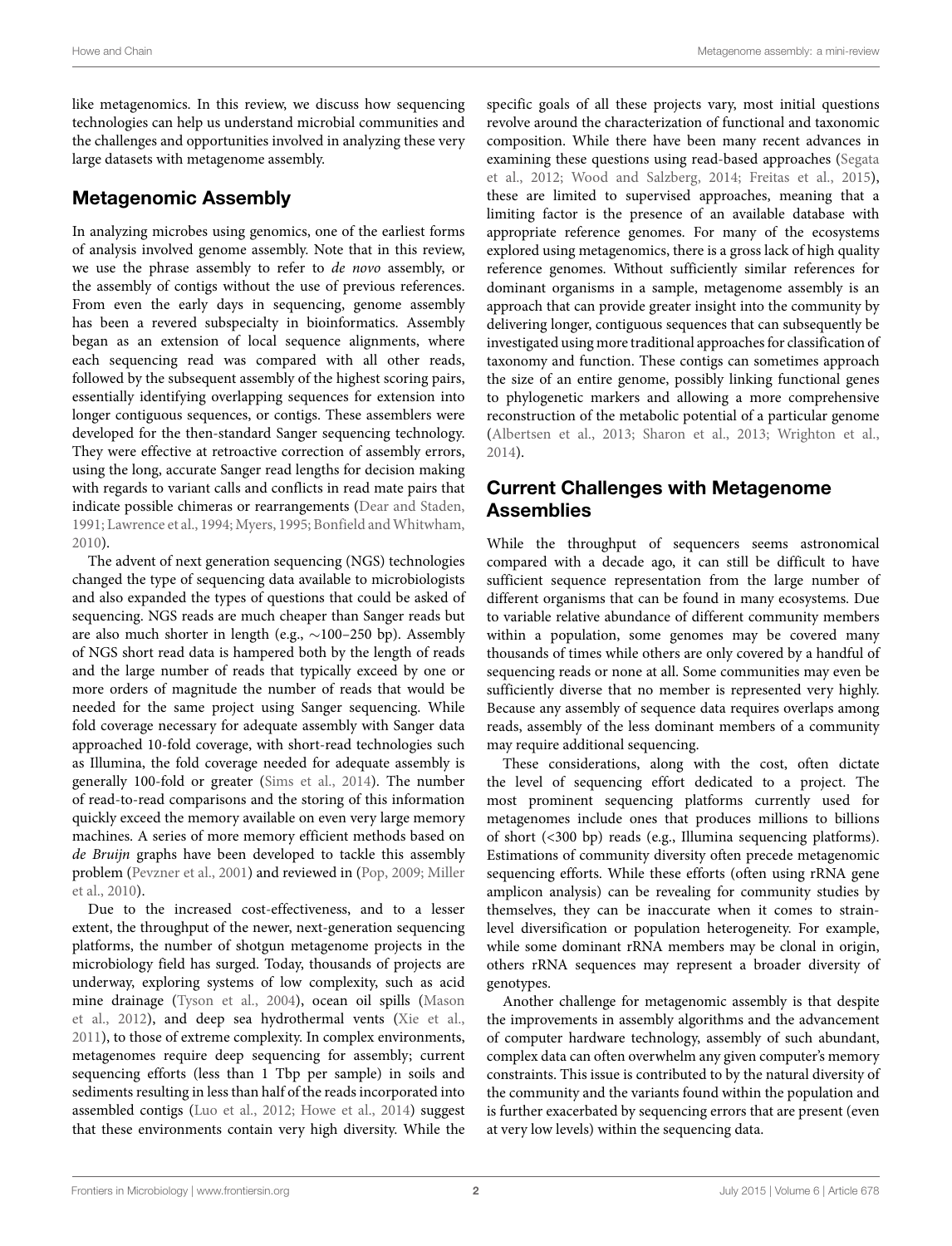## **Strategies for Metagenome Assembly**

There are an increasing number of assembly programs focused on the issue of metagenome assembly [\(Peng et al.,](#page-3-16) [2011;](#page-3-16) [Namiki](#page-3-17) [et al.](#page-3-17), [2012;](#page-3-17) [Li et al.,](#page-3-18) [2015](#page-3-18)), most of which are based on *de Bruijn* graph assembly, that involves deconstructing the short reads into ever shorter *k*-mers of length k, finding overlaps of k-1, and traversing through the graph of *k*-mers/overlaps. There are a number of areas where metagenome assembly efforts have focused on improving. Some methods try to address the memory constraints in generating large assembly graphs, generally using a divide and conquer strategy. Other assemblers try to improve the ability to handle minor variants (or sequence errors) within otherwise identical *k*-mers by weighting *k*-mers by frequency or by collapsing paths depending on connectivity (e.g., bifurcating and rejoining paths). Other methods try to tackle some of the many complications that occur with the presence of genomes with high variations in abundance, for example by iterating over a series of different *k*-mer sizes. The length of the *k*-mer defines two things: 1) the overlap size needed among *k*-mers to allow assembly of two *k*-mers, and 2) the size of the repeat that can be resolved by the *k*-mer. Given sufficient coverage, longer *k*mers will provide a simpler graph and a more robust assembly since repeats smaller than size k will be resolved within the graph. However, for organisms of lower abundance (i.e., genomes of lower coverage), the chance of sequencing overlapping regions (of size *k*) of the genome is also decreased (with longer *k* length), dictating the lower bound of organism abundance that can be assembled.

Because *de Bruijn* graph assembly is based on the smaller *k*mer lengths and not on full read lengths, the smallest contigs are generally of size  $k+1$ , and it is possible to generate contigs from the graph that are not reflected by any read. If this was not already complicated, because of the highly conserved nature of functional features (homologous sequences) within disparate genomes, e.g., multiple copies of rRNA gene sequences, assemblers can generate chimeric contigs at any *k*-mer that is shared among two genomes (or within a genome). After assembly, contigs with minimal or no read coverage can be removed, and some of the chimeras can be resolved using paired-end reads if available. While these and other metagenome assembly issues can be somewhat addressed post-assembly, specialized tools are not yet available that address all of them. An alternative strategy for assembly of metagenomes includes using different algorithms that use reference genomes or genes for more specialized, targeted assembly [\(Boisvert et al.,](#page-2-3) [2012](#page-2-3)).

# **References**

- <span id="page-2-2"></span>Albertsen, M., Hugenholtz, P., Skarshewski, A., Nielsen, K. L., Tyson, G. W., and Nielsen, P. H. (2013). Genome sequences of rare, uncultured bacteria obtained by differential coverage binning of multiple metagenomes. *Nat. Biotechnol.* 31, 533–538. doi: 10.1038/nbt.2579
- <span id="page-2-3"></span>Boisvert, S., Raymond, F., Godzaridis, E., Laviolette, F., and Corbeil, J. (2012). Ray Meta: scalable *de novo* metagenome assembly and profiling. *Genome Biol.* 13, R122. doi: 10.1186/gb-2012-13-12-r122

# **Accessibility to Metagenome Assembly**

The challenges that face most scientists when confronted with metagenome assembly appear daunting: a wide array of assembly tools, each with their own strengths and weaknesses, and none ideal for any given metagenomic community of varying diversity, nor tailored to function within any given computational environment. In addition, this can become substantially more complex if using multiple technologies with differing error models, read lengths, and amounts of data since most bioinformatics tools are truly developed for highly specific data types.

Further exacerbating the situation is that most of these tools (especially newer ones) require knowledge of executing a command in a Unix environment. This obstacle, mainly the lack of individuals cross-trained in microbiology and practical bioinformatics is arguably one of the largest facing the field. Knowledge of the specific questions being asked of a sequencing dataset, the opportunities and limitations of an experiment, and the skills to effectively analyze these datasets can ensure that the data and algorithms used are appropriate for the question. While the number of microbiologists with bioinformatics skills is increasing, it is not yet commonplace, and sequencing is increasingly prevalent in most areas of biology and has already been declared democratized by a number of groups([Kumar](#page-3-19) [et al.,](#page-3-19) [2013](#page-3-19); [Koren et al.](#page-3-20), [2014;](#page-3-20) [Meijueiro et al.](#page-3-21), [2014\)](#page-3-21). As evident from the challenges above for metagenome assembly, even within the area of bioinformatics, there can be many subspecialties, each requiring a level of sophistication often beyond the average microbiologist. In an effort to make available some of the skills needed for metagenome analysis, including metagenome assembly, this review includes a tutorial on some of the steps for analyzing a simulated mock metagenome from the Human Microbiome Project.<sup>[1](#page-2-4)</sup> Given the challenges of accessibility to computational resources, this tutorial has been designed for implementation on rentable cloud computing. $2$  We also note that there are a number of challenges in metagenomics, and in this review, we focus on challenges facing individuals whose goal is to analyze a community using metagenome assembly. However, it is also important to consider that many other questions can be asked using a metagenome without specifically requiring an assembly (reviewed in, [Sharpton](#page-3-22), [2014\)](#page-3-22), such as aligning reads to known references (reviewed in([Trapnell and Salzberg,](#page-3-23) [2009](#page-3-23); [Li](#page-3-24) [and Homer,](#page-3-24) [2010;](#page-3-24) [Fonseca et al.,](#page-3-25) [2012](#page-3-25)) and read-based functional annotations (reviewed in, [De Filippo et al.](#page-2-6), [2012](#page-2-6); [Prakash and](#page-3-26) [Taylor](#page-3-26), [2012\)](#page-3-26).

- <span id="page-2-1"></span>Bonfield, J. K., and Whitwham, A. (2010). Gap5–editing the billion fragment sequence assembly. *Bioinformatics* 26, 1699–1703. doi: 10.1093/bioinformatics/ btq268
- <span id="page-2-0"></span>Dear, S., and Staden, R. (1991). A sequence assembly and editing program for efficient management of large projects. *Nucleic Acids Res.* 19, 3907–3911. doi: 10.1093/nar/19.14.3907
- <span id="page-2-6"></span>De Filippo, C., Ramazzotti, M., Fontana, P., and Cavalieri, D. (2012). Bioinformatic approaches for functional annotation and pathway inference in metagenomics data. *Brief. Bioinform.* 13, 696–710. doi: 10.1093/bib/bbs070

<span id="page-2-4"></span><sup>1</sup><http://hmpdacc.org/>

<span id="page-2-5"></span><sup>2</sup><http://nbviewer.ipython.org/github/germs-lab/frontiers-review-2015/blob/master/frontiers-nb-2015.ipynb>